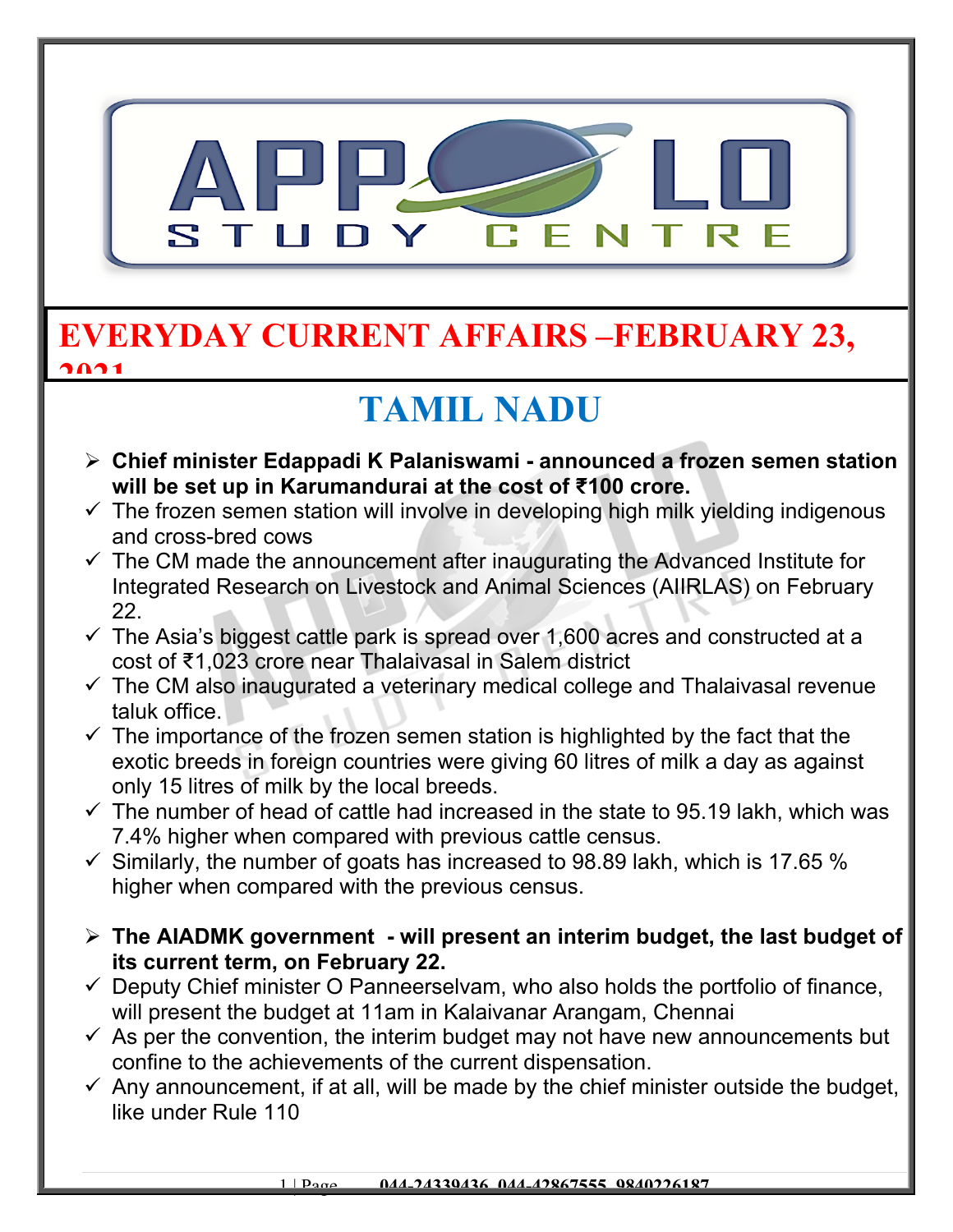# **STATES**

- **The Congress ministry in Puducherry fell on February 22 after the speaker V P Sivakozhundhu declared it had lost majority in the assembly.**
- $\checkmark$  Consequently, Chief Minister V Narayanasamy and his cabinet resigned after calling on Telangana governor Tamilisai Sounderrajan, who is holding additional charge as lieutenant-governor of the Union Territory
- $\checkmark$  A motion of confidence moved by the CM Narayanasamy in the Assembly was not put to vote



- $\checkmark$  With the fall of its government in Puducherry, Congress is now out of power in south India
- $\checkmark$  This is a rare occurrence in the history of the party that has counted South India as its stronghold.
- $\checkmark$  The polls for the assembly of the UT is likely by April end.
- **West Bengal government has forwarded list of beneficiaries of the central 'income support scheme', PM-Kisan, to the Ministry of Agriculture after due verification process**
- Under the scheme, each landholder farmer family gets ₹6,000 per annum.
- $\checkmark$  The central government transfers money directly into their bank accounts in three equal instalments of Rs 2,000.
- $\checkmark$  West Bengal resisted joining the scheme for the last two years
- $\checkmark$  At present, around 55% (38 lakh) of the total 69 lakh farmers in the state have registered themselves on the PM-Kisan portal voluntarily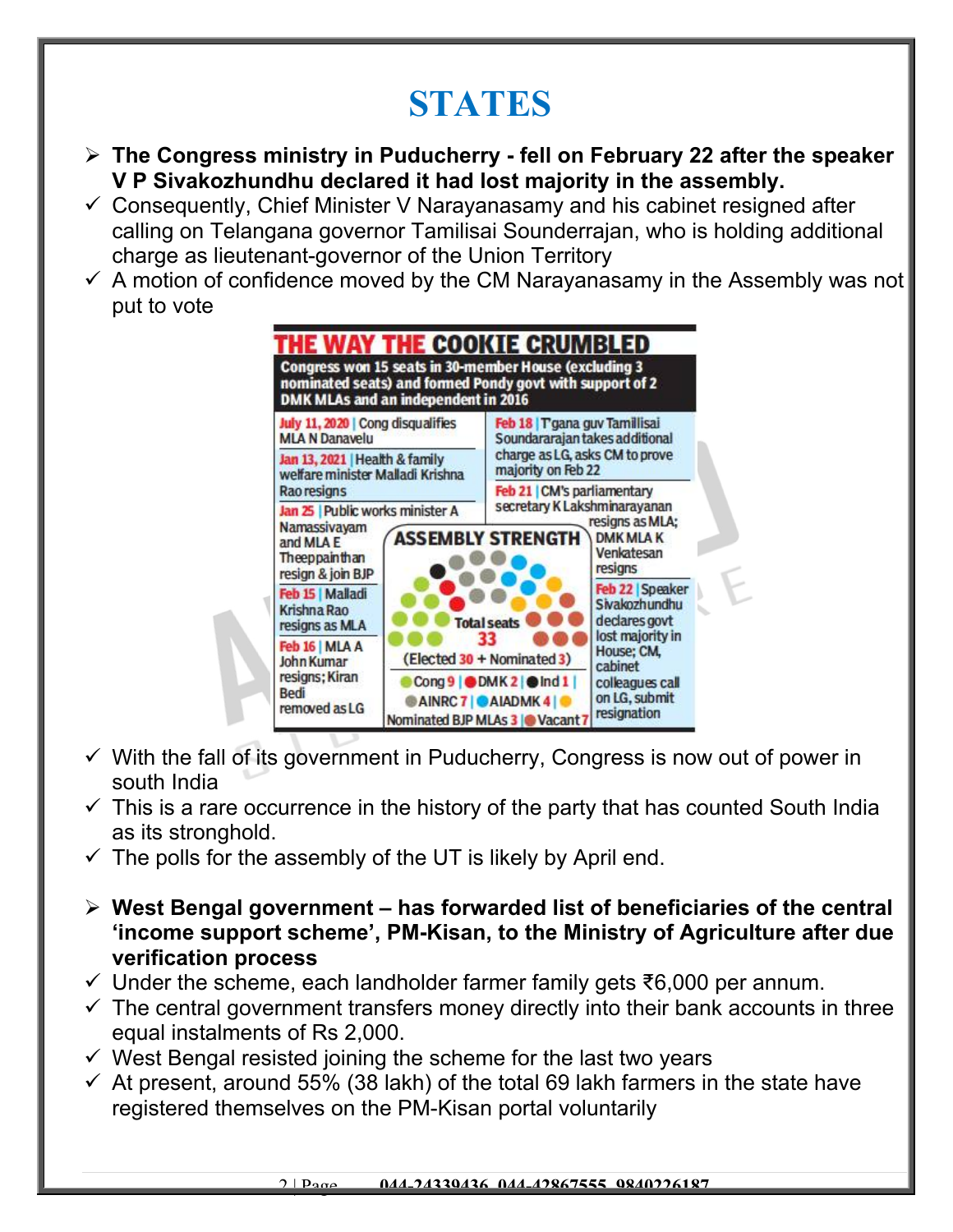- **The Horticulture Department of Karnataka has announced to set up a flower processing centre in collaboration with the International Flower Auction Bangalore (IFAB).**
- $\checkmark$  The flower processing centre will process the unsold flowers and convert them into value-added products like floral arts, natural dyes, incense sticks, floral papers, floral embedded works, flower petal powder for cosmetic usage and silicastored flowers.
- $\checkmark$  This unit will be used to process all kinds of flowers.
- $\checkmark$  Karnataka accounts for 75% of total flower production in India.
- $\checkmark$  The state also has India's first and only flower auction centre.
- $\checkmark$  Further, it accounts for 14% of total area under flower cultivation in the country.

#### **NATIONAL**

- **On February 22, the IIT Council decided to adopt "One IIT, One Thrust Area" and decided to facilitate mobility of faculty between the IITs and industry.**
- $\checkmark$  The IIT Council is headed by the Education Minister and includes the directors of all IITs, and the chairs of each IIT's Board of Governors.
- $\checkmark$  The Council advises on admission standards, duration of courses, degrees and other academic distinctions, and also lays down policy regarding cadre, methods of recruitment and conditions of service of employees.
- $\checkmark$  Four working groups were constituted to work on graded autonomy, grooming distinguished academics for directorships of IITs, restructuring of the senate and innovative funding mechanism
- $\checkmark$  Further, they will work on several issues related to implementation of the new National Education Policy (NEP).
- $\checkmark$  The meeting was chaired by education minister Ramesh Pokhriyal.
- $\checkmark$  The working groups will also work on areas including empowered and accountable Board of Governors (BoG) and director.
- $\checkmark$  Another new group will also be created to work on faculty development and rationalisation of staff
- $\checkmark$  The Council also suggested arranging online IIT research and development fair to showcase the quality research being done by IITs to the industry.
- $\checkmark$  Earlier, a committee was constituted under the chairmanship of K Radhakrishnan, chairperson, standing committee for the IIT Council for faculty recruitment and the issue of industry interaction and mobility of faculty.
- **The Marine Products Export Development Authority (MPEDA) and the National Cooperative Development Corporation (NCDC) - have signed an MoU to promote Export-Oriented Marine Products in fisheries and allied sectors**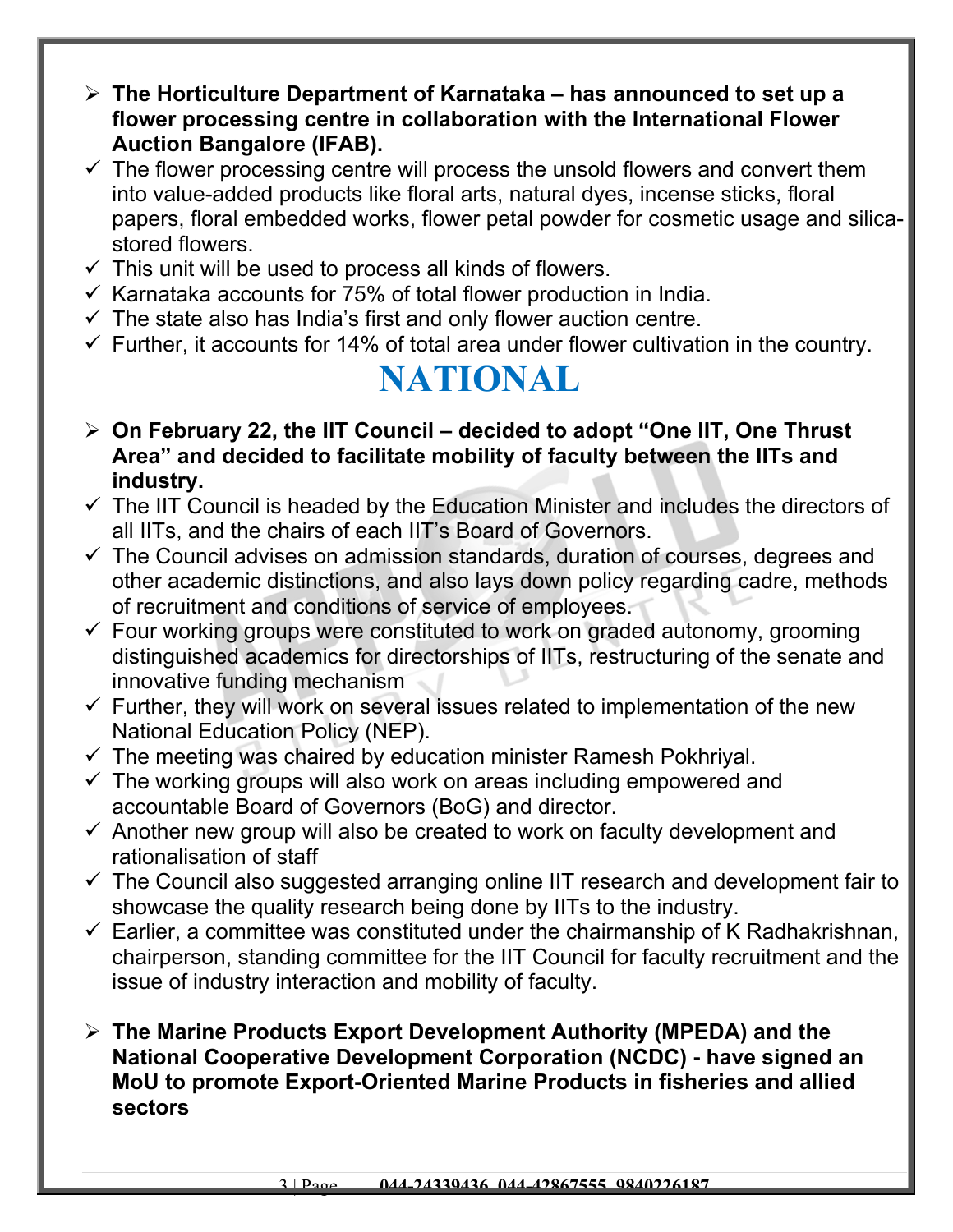

- $\checkmark$  It was signed by the chairman of MPEDA, KS Srinivas and the managing director of NCDC, Sundeep Kumar Nayak.
- $\checkmark$  The MoU will also provide support for the post-harvest management in marine products export sector.

## **INTERNATIONAL**

- **On February 22, the Paris-based terror watchdog Financial Action Task Force (FATF) – began its three day meeting**
- $\checkmark$  A final decision on whether Pakistan should continue in the grey list will be taken on completion of the FATF plenary
- $\checkmark$  Pakistan has been in the FATF's 'greylist' since June 2018 when it was presented with a 27-point action plan.
- $\checkmark$  The decision will be based on Pakistan's compliance with the remaining six items in its 27-point action plan meant to check terror-financing.
- $\checkmark$  Pakistan was yet to take action against all UN1267 and 1373 designated terrorists like Masood Azhar, which was one of the action plan
- $\checkmark$  FATF had retained Pakistan in the grey list in October during its last meeting
- $\checkmark$  It's unlikely that FATF will downgrade Pakistan to the blacklist as it enjoys support of China, Malaysia and Turkey.
- **Bangladesh has become the first country to ban the painkiller ketoprofen, which is toxic to vultures but used widely to treat the cattles.**
- $\checkmark$  Earlier, veterinary medicine, diclofenac was also banned around 10 years ago to save the threatened vulture population
- $\checkmark$  As per the Saving Asia's Vultures from Extinction (SAVE) report, ketoprofen is widely used as a main anti-inflammatory drug by vets in Bangladesh.
- $\checkmark$  But, Non-Steroidal Anti-Inflammatory Drugs (NSAIDs) such as diclofenac and ketoprofen are a major threat to vultures of South Asia.
- $\checkmark$  These drugs led to the catastrophic 99.9% decline of white-rumped vultures in this region.
- $\checkmark$  Indian government had earlier banned the use of diclofenac for veterinary purpose in the year 2006.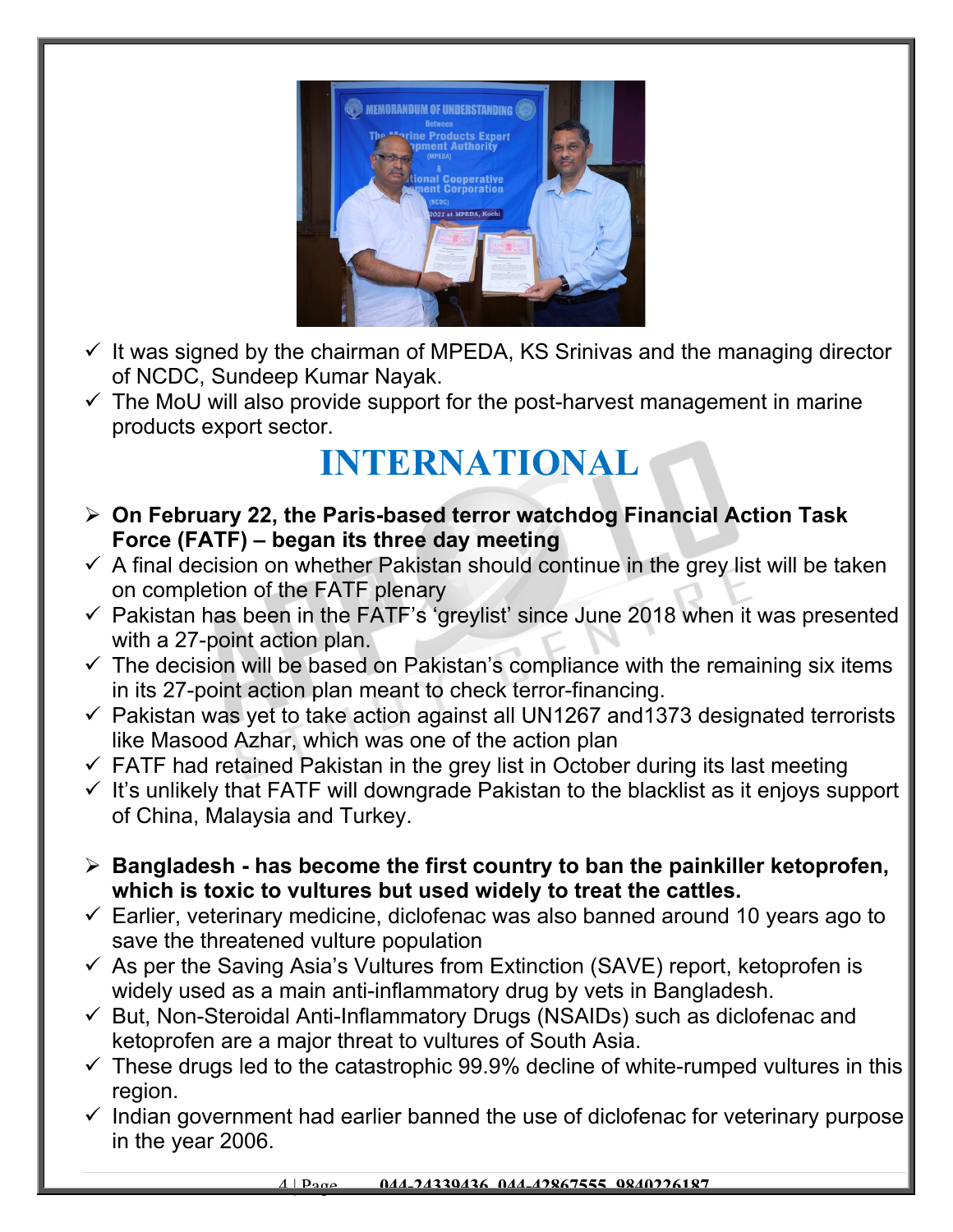- $\checkmark$  In the December 2020, Oman became the first country in Arabian Peninsula to ban the veterinary use of diclofenac to conserve the endangered species such as vultures.
- $\checkmark$  Vultures have been listed as Critically Endangered on the IUCN Red List since 2002.

# **INDIA AND NEIGHBOURS**

 **India - signed a free trade and investment agreement with Mauritius on February 22**



- $\checkmark$  It is the first ever free trade agreement signed with any country in Africa.
- $\checkmark$  It was also the first time since 2011 that India was signing a free trade pact with any country.
- $\checkmark$  The signing of the Comprehensive Economic Cooperation and Partnership Agreement (CECPA) was announced by foreign minister S Jaishankar in Port Louis
- $\checkmark$  It was signed in the presence of Prime Minister of Mauritius, Pravind Jugnauth and the external affairs minister of India, S Jaishankar.
- $\checkmark$  CECPA was approved by the Indian Cabinet on February 17 and will come into effect from March, 2021.
- $\checkmark$  In his first visit to Mauritius as foreign minister Jaishankar also handed over another 100,000 doses of Covid vaccines to Mauritius Prime Minister Pravind **Jugnauth**
- $\checkmark$  India had earlier flown over 100,000 doses in late January.
- $\checkmark$  For Mauritius, the Indian market for frozen fish, speciality sugar, biscuits, fresh fruits, juices, mineral water, soaps, bags, medical and surgical equipment, and apparel will open up, alongwith financial services, software, and telecommunications.
- $\checkmark$  As per the limited agreement CECPA, India will be given preferential access to the markets in Mauritius and vice versa.
- $\checkmark$  India will get access to 310 products on the other hand, Mauritius will get access to 615 products.
- $\checkmark$  India will also get access to 115 sub-sectors in the 11 broad services sectors.
- $\checkmark$  The agreement also allows unrestricted movement of skilled professionals.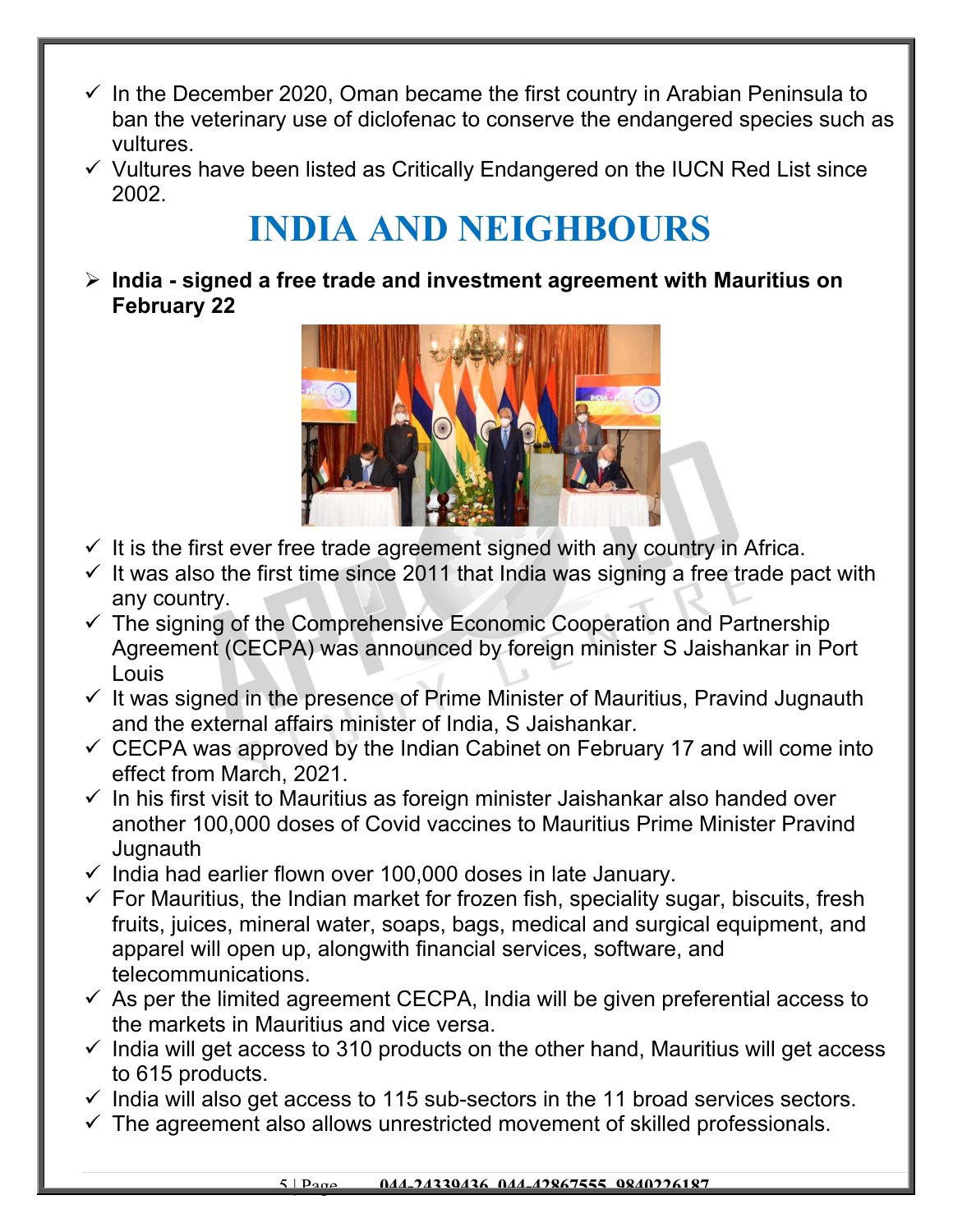- $\checkmark$  The bilateral trade between India and Mauritius have increased from \$207 million in 2005-06 to \$690 million in the Financial Year 2020.
- $\checkmark$  India's exports to Mauritius have increased from \$199 million to \$662 million in the same period.
- $\checkmark$  On the other hand, India's imports from Mauritius have just increased from \$7 million to almost \$28 million.

## **CONFERENCES & SUMMITS**

 **The Ministry of Ports, Shipping And Waterways - is to conduct a Virtual Maritime India Summit 2021 from March 2 to 4.**



- $\checkmark$  Prime Minister Narendra Modi will inaugurate the summit.
- $\checkmark$  Around 1 lakh delegates and more than 40 partner countries are expected to participate in the event.
- $\checkmark$  The summit will be a platform for international collaboration and bring in partner countries for mutual exchange of knowledge and opportunities in the maritime sector
- $\checkmark$  The Chennai Port Trust will sign more than 15 MoUs with various institutions ahead of the Virtual Maritime Summit 2021
- $\checkmark$  One of the important MoUs would be for the formation of a special purpose vehicle between Chennai Port, the State government and the National Highways Authority of India (NHAI) for a multi-modal logistics park at Mappedu
- $\checkmark$  Another important MoU included exploring the feasibility of running passenger ferry services between Chennai and Puducherry and Karaikal

# **SCIENCE, TECHNOLOGY & ENVIRONMENT**

- **Vaccine maker Bharat Biotech is all set to kick off phase 1 clinical trials of its intranasal Covid-19 vaccine, codenamed BBV154, from February 24.**
- $\checkmark$  This was announced by Bharat Biotech chairman & managing director Dr Krishna Ella on the sidelines of the BioAsia 2021 inaugural on February 22.
- $\checkmark$  The company was also keen on partnering with the World Health Organisation (WHO) for the intranasal vaccine for faster approvals